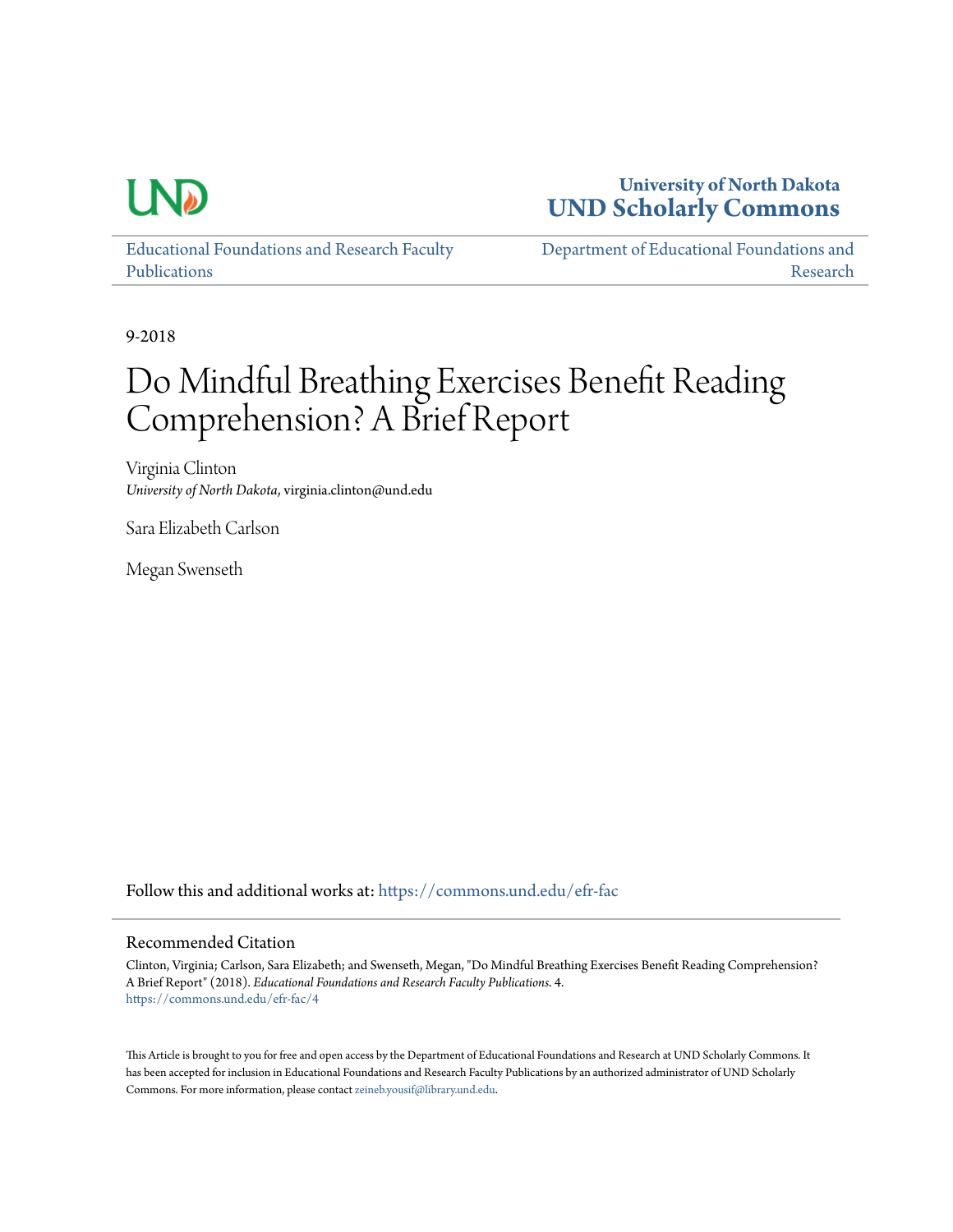#### MINDFUL READING 1

RUNNING HEAD: Mindful Reading

Do Mindful Breathing Exercises Benefit Reading Comprehension? A Brief Report

Virginia Clinton & Megan Swenseth University of North Dakota Sarah E. Carlson George State University

### Author Note

Address correspondence to Virginia Clinton, University of North Dakota, 231 Centennial St., Grand Forks, ND, 58202, *virginia.clinton@und.edu, phone* 1 (701) 777-3920, and fax 1 (701) 777-3454. Orcid identifier is orcid.org/0000-0002-4705-2217 and follow on Twitter at @v\_e\_clinton.

We thank Alex Karie, Lisa Swiontek, Kristina Syverson, and Newzaira Khan for their assistance with data collection and entry.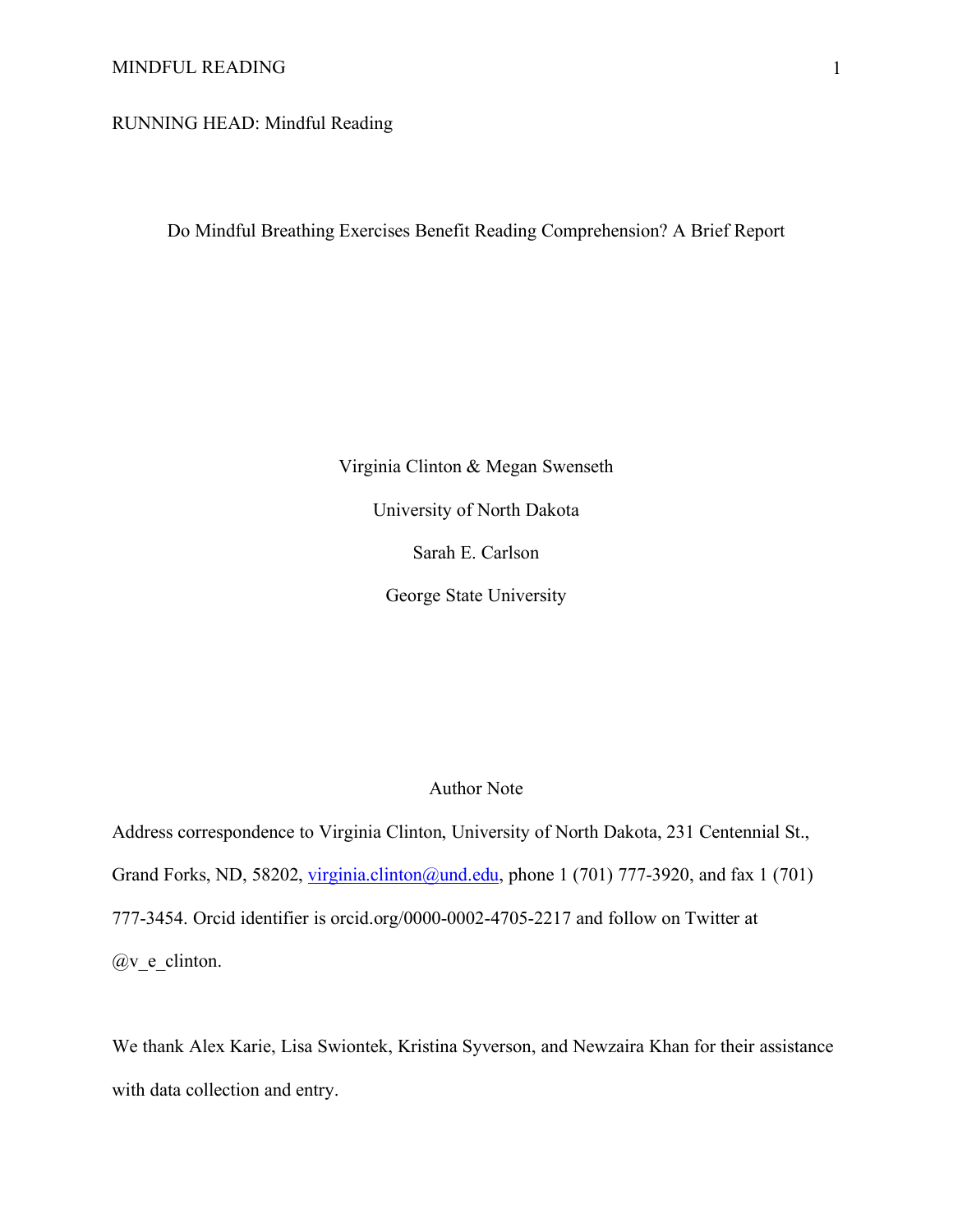Please cite as the following:

Clinton, V., Swenseth, M., & Carlson, S.E. (2018). Do Mindful Breathing Exercises Benefit Reading Comprehension? A Brief Report. *Journal of Cognitive Enhancement, 2*(3), 305- 310*.* doi: 10.1007/s41465-018-0067-2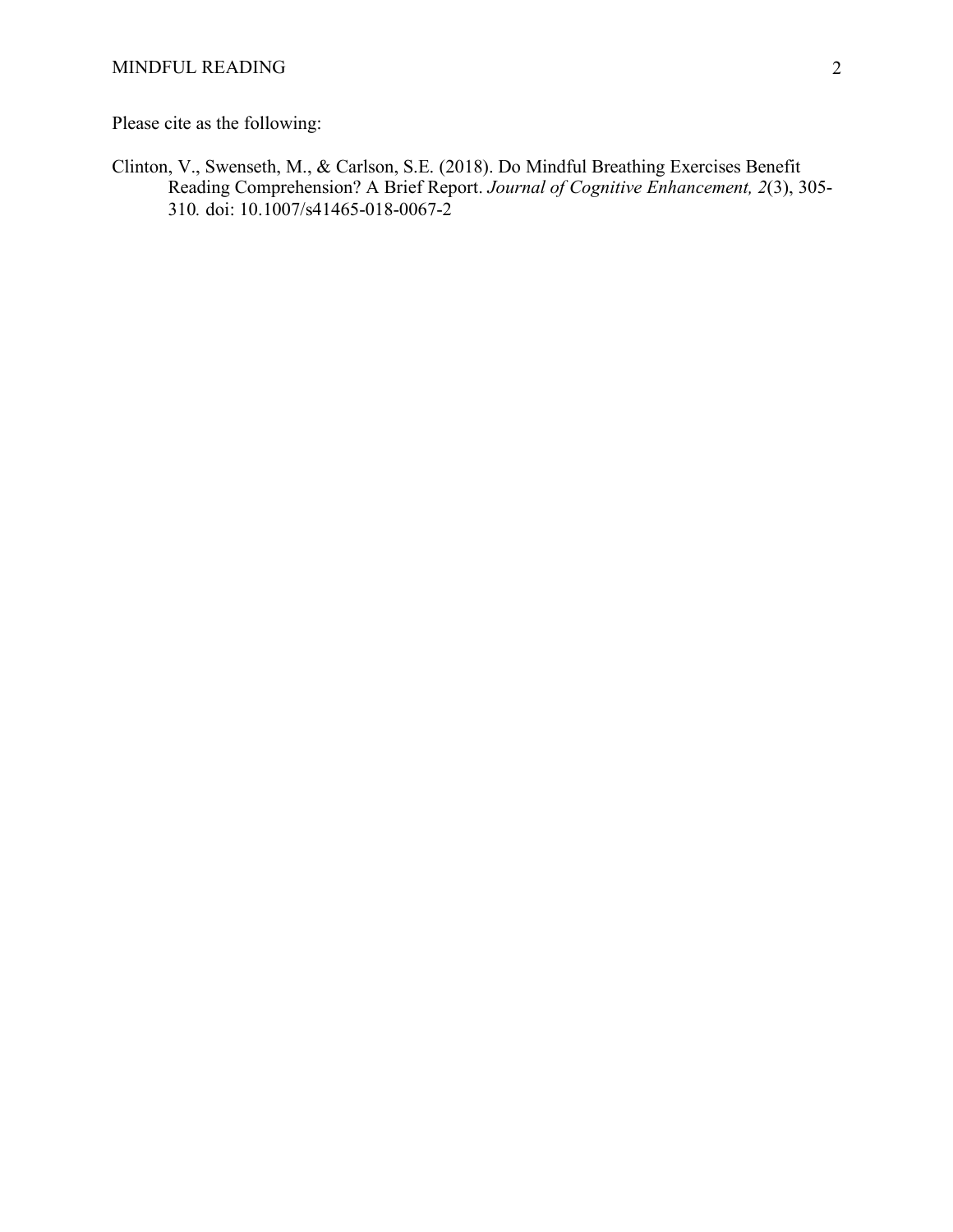#### Abstract

A brief breathing exercise designed to induce a mindful state could benefit reading comprehension performance, but has not been previously examined. Furthermore, the mechanisms of how an induced mindful state benefits cognition are not well understood. The purposes of this study are to test the effectiveness of a brief mindful breathing exercise on reading comprehension performance and examine two potential mechanisms (mind wandering and stress reduction). Undergraduate students ( $N = 104$ ) engaged in either a mindful breathing exercise or control sham exercise, indicated their stress levels, and completed a reading comprehension assessment during which they self-reported their mind wandering. The mindful breathing exercise benefited performance, but the mechanisms for this benefit were not mind wandering or stress reduction.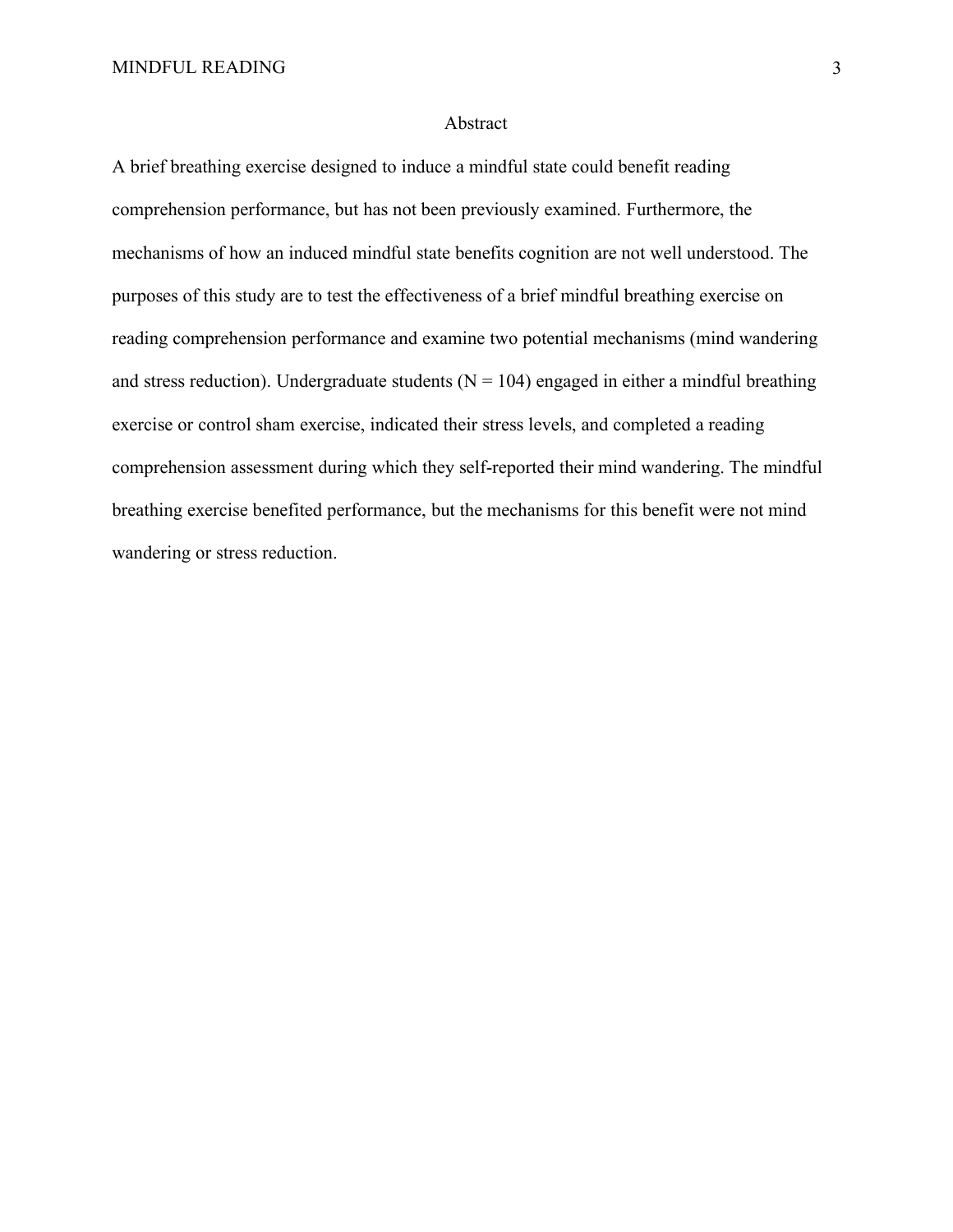#### **Do Mindful Breathing Exercises Benefit Reading Comprehension? A Brief Report**

Mindfulness, which is characterized by full attention and openness to the experiences of the present moment (Brown & Ryan, 2004), has been noted to benefit performance on cognitive tasks (see Sedlmeier et al., 2012). For this reason, it is not surprising that mindfulness training through two weeks of classes has been found to improve performance on the complex cognitive task of reading comprehension (Mrazek et al., 2013). However, mindfulness classes often demand more time and resources than educators or other individuals may be willing to dedicate (Zenner, Herrnleben-Kurz, & Walach, 2014). For this reason, the benefits of quick, easilyaccessible practices that promote mindfulness, such as brief mindful breathing exercises (meditations), are important to examine (e.g., Bonamo, Legerski, & Thomas, 2015; Cloutier, 2011; Lloyd et al., 2016; see Hafenbrack, 2017, for a review of such exercises in the workplace). These single sessions of mindful breathing exercises are thought to induce a state that benefits cognition although they are too brief to teach actual mindfulness skills (Hommel & Colzato, 2017). However, the mechanisms that underlie the previously-found benefits of brief mindful breathing exercises on cognition are not well understood (Bonamo et al., 2015). Thus, the purposes of this brief report are to (a) test the effect of a focused breathing exercise designed to promote a mindful state (i.e., a mindful breathing exercise) on reading comprehension performance, and (b) to examine potential mechanisms should a benefit of the exercise be found.

Reading comprehension is cognitively demanding and complex because multiple tasks must be completed simultaneously (Cain, Oakhill, & Bryant, 2004; Kintsch, 1998). To successfully comprehend text, a reader must understand the individual words and connect the text to their background knowledge and other text (Graesser, Millis, & Zwaan, 1997; Ozuru, Dempsey, & McNamara, 2009). For example, when reading a narrative, a reader must attend to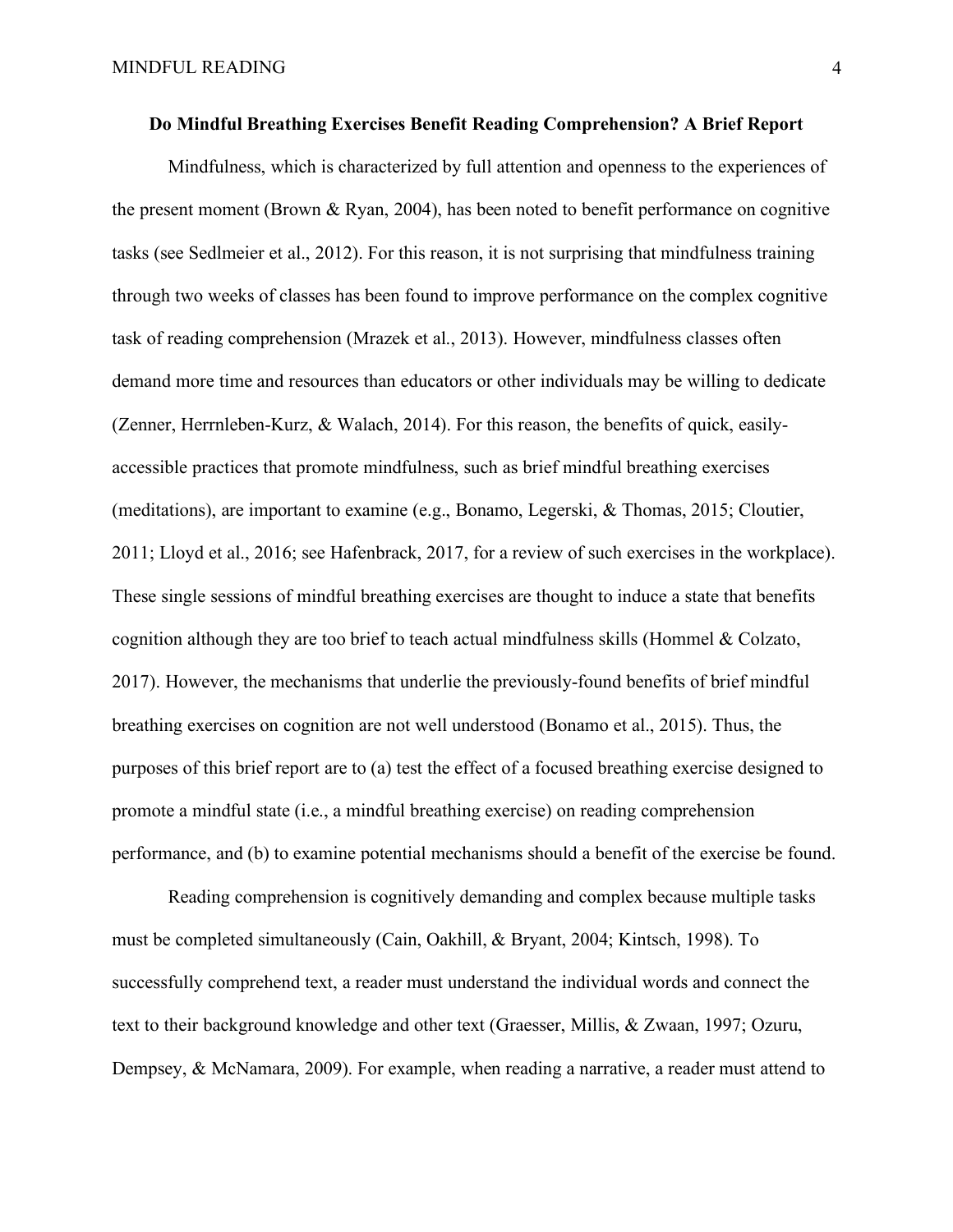characters, setting, goals, and actions, while incorporating relevant background knowledge that is not explicitly stated in the text in order to create a coherent mental representation (Trabasso & van den Broek, 1985).

Even a brief mindful breathing exercise may enhance cognition leading to better performance on reading comprehension assessments. For instance, brief mindful breathing exercises have been shown to benefit performance on cognitive tasks such as memory (Bonamo et al., 2015; Lloyd et al., 2016; cf. Wilson, Mickes Stolarz-Fantino, Evrard, & Fantino, 2015, for opposing findings) and attention (Waiter & Dubois, 2016). However, there has not been a test of such exercises on reading comprehension, which involves the coordination of multiple cognitive tasks.

One reason to expect a benefit of a brief mindful exercise on reading comprehension is through a reduction in mind wandering. Mind wandering involves shifting one's attention from the task at hand to task-unrelated thoughts (TUTs; Randall, Oswald, & Beier, 2014). Mind wandering has been noted to diminish performance in reading comprehension performance (e.g., Unsworth & McMillan, 2013) perhaps due to the interference of distractions (McVay & Kane, 2012; Smallwood, McSpadden, & Schooler, 2008). Moreover, mind wandering interferes with reading comprehension performance likely because the coupling between the reader and the text breaks down, leading to reduced engagement with the text (Smallwood, 2011).

Mindfulness is considered an opposing construct to mind wandering (Mrazek, Smallwood, & Schooler, 2012). Mindfulness training in classes over weeks or months has been shown to reduce mind wandering while reading likely because of increased focus on the task at hand (Mrazek et al., 2013; Zanesco et al., 2016). Even brief mindful breathing exercises have been found to reduce mind wandering (Mrazek et al., 2012; Rahl, Lindsay, Pacilio, Brown, &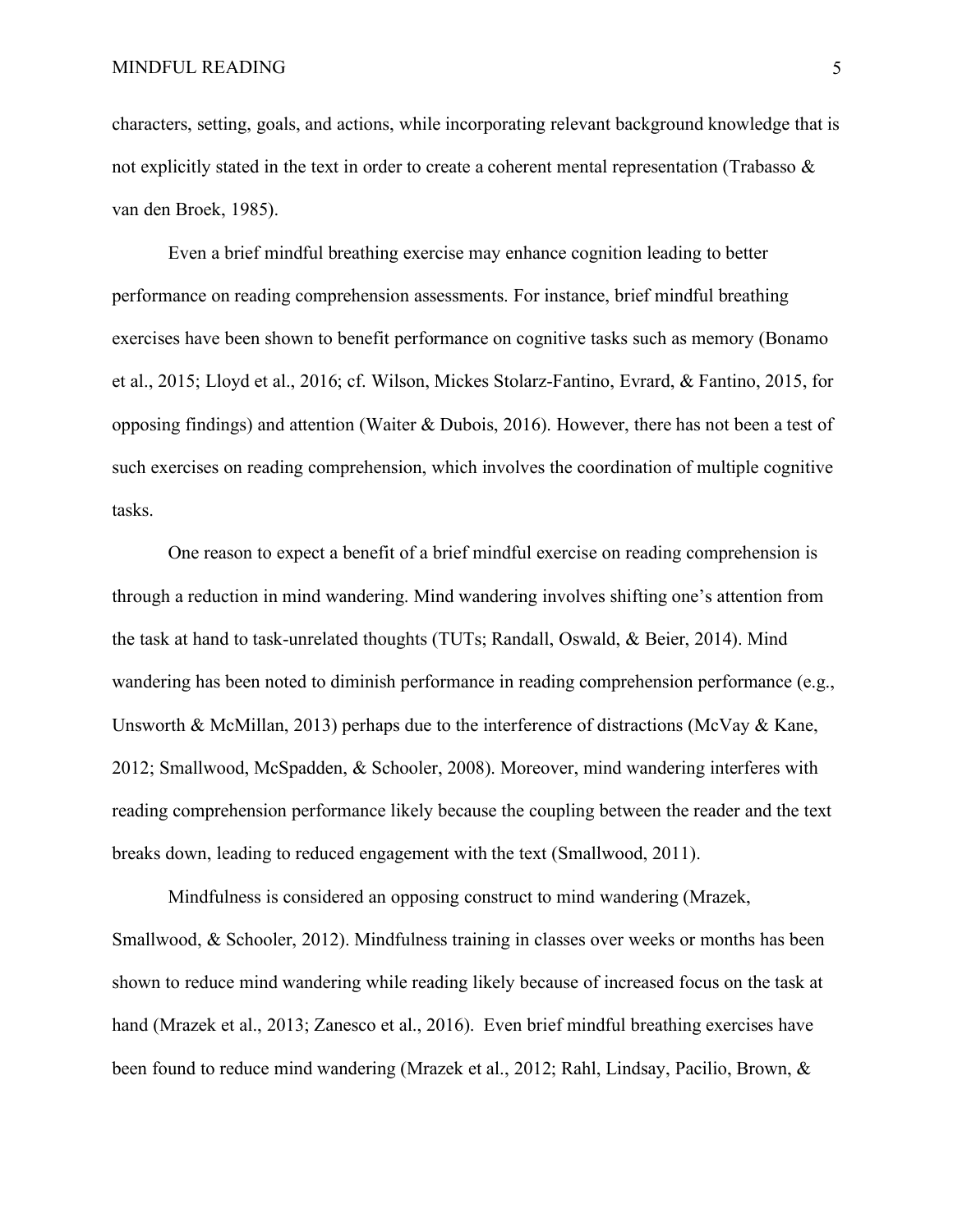Creswell, 2017; Taraban, Heide, Woolacott, & Chan, 2017). Therefore, if a brief mindful breathing exercise would enhance performance on a reading comprehension assessment, it is possible that it would be due to a reduction in mind wandering.

Another reason to expect that a brief mindful breathing exercise may help with reading comprehension performance is through reduced stress. Often, stress negatively influences an individual's performance on certain cognitive tasks (Shields, Sazma, & Yonelinas, 2016) that are critical for reading comprehension (Follmer, 2018). Stress may consume cognitive resources because of preoccupations with the sources of stress (Klein & Boals, 2001).

Mindfulness training programs, such as through an eight-week workshop, are effective in reducing stress (Khoury et al., 2013; Khoury, Sharma, Rush, & Fournier, 2015). This is likely because mindfulness encourages focus on the present moment and not problems from the past or worries related to the future (Brown & Ryan, 2004). In previous work, eight weeks of mindful movement through yoga improved performance on cognitive tasks due to its reduction of stress (Gothe, Keswani, & McAuley, 2016). However, stress reduction has not been previously examined as an underlying mechanism of brief mindful breathing exercises influence on cognitive performance.

The primary purpose of this study is to test the effectiveness of a mindful breathing exercise on reading comprehension performance. It is hypothesized that engaging in a brief mindful breathing exercise prior to a reading comprehension assessment will benefit performance. Should such a benefit be found, the secondary purpose of this study would be to test two possible mechanisms, mind wandering and stress, that may underlie the effect.

To pursue these purposes, college students were the population of interest as they frequently report issues with mind wandering while reading (Jackson & Balota, 2012). In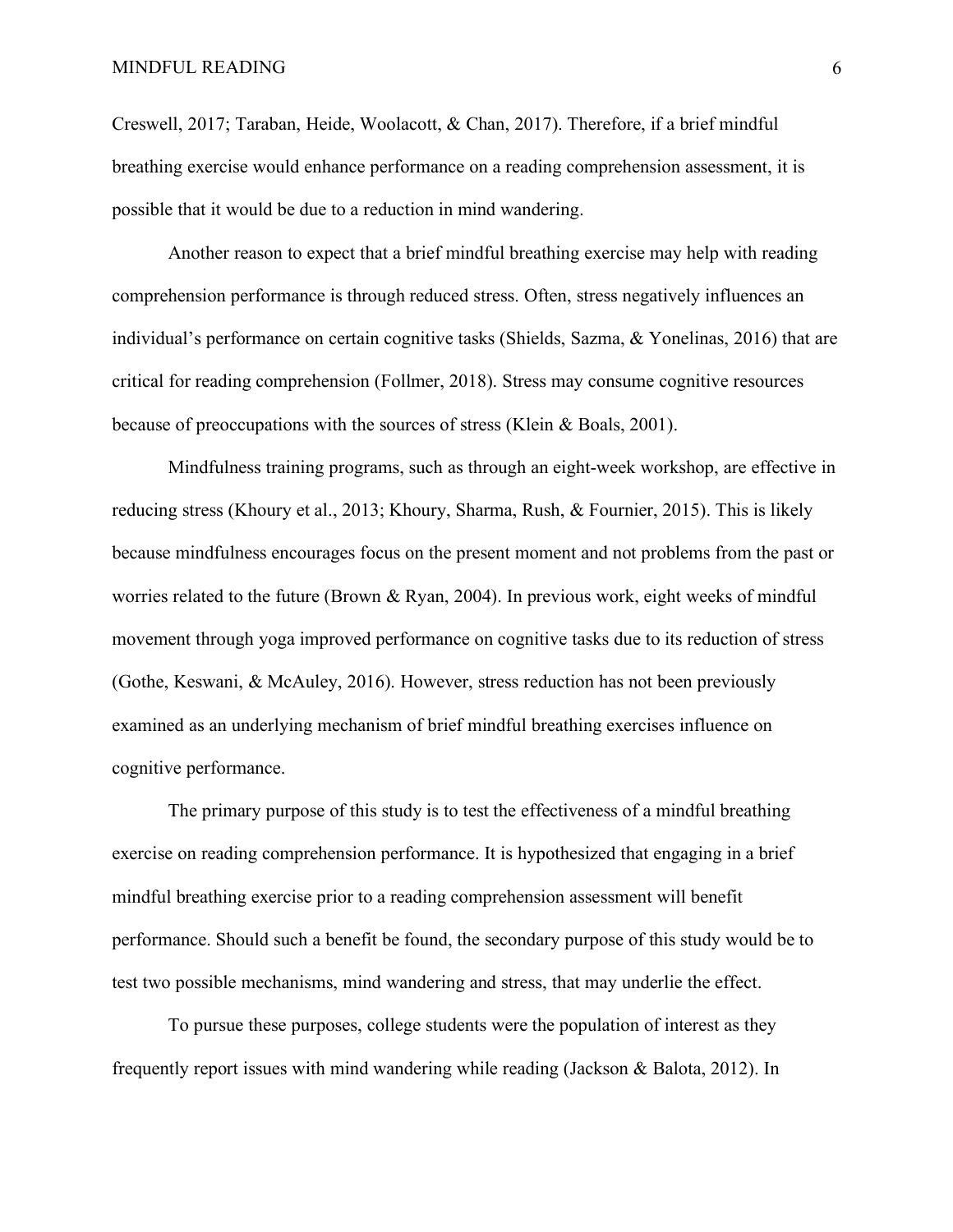addition, the college years are very stressful for many students although it is often portrayed as a carefree time (Pierceall & Keim, 2007). College students often feel overwhelmed by life transitions (e.g., moving away from home), the increase in school workload, and the need to establish new relationships (Galatzer-Levy & Bonanno, 2013).

#### **Methods**

Participants ( $N = 104$ ) were undergraduate students at a mid-sized public university in the United States. The average age was 20.35 years  $(SD = 2.89$  years); approximately 60% identified as female and 40% identified as male. After providing informed consent, participants reported their current stress level with three 5-point Likert-scale items in which they reported how calm (reverse scored), worried, and stressed they felt (Cronbach's  $\alpha$  = .75). They were randomly assigned to listen to one of two 15-minute recordings: a mindful breathing exercise or a sham exercise (control condition; materials from Hafenbrack, Kinias, & Barsade, 2014, adapted from Arch & Craske, 2006).

In the mindful breathing exercise, the directions were to focus on breathing and attend to sensations in the present moment. Throughout the exercise, participants were reminded to attend to the sensations of breath with instructions such as "Focus your awareness . . . on the sensations of slight stretching . . . as the abdomen rises with each in-breath . . . . . . and of gentle deflation . . . as it falls with each out-breath." Participants were informed to be aware of the experiences of the present moment with instructions such as "Now simply continue with this . . . perhaps reminding yourself from time to time . . . that the intention . . . is simply to be aware of your experience in each moment . . . as best you can." Following Mrazek and colleague's (2013) experiment, participants were asked to rate how "absorbed in the present moment" (i.e., absorption rating) they were on a 7-point Likert scale after the exercise as well their current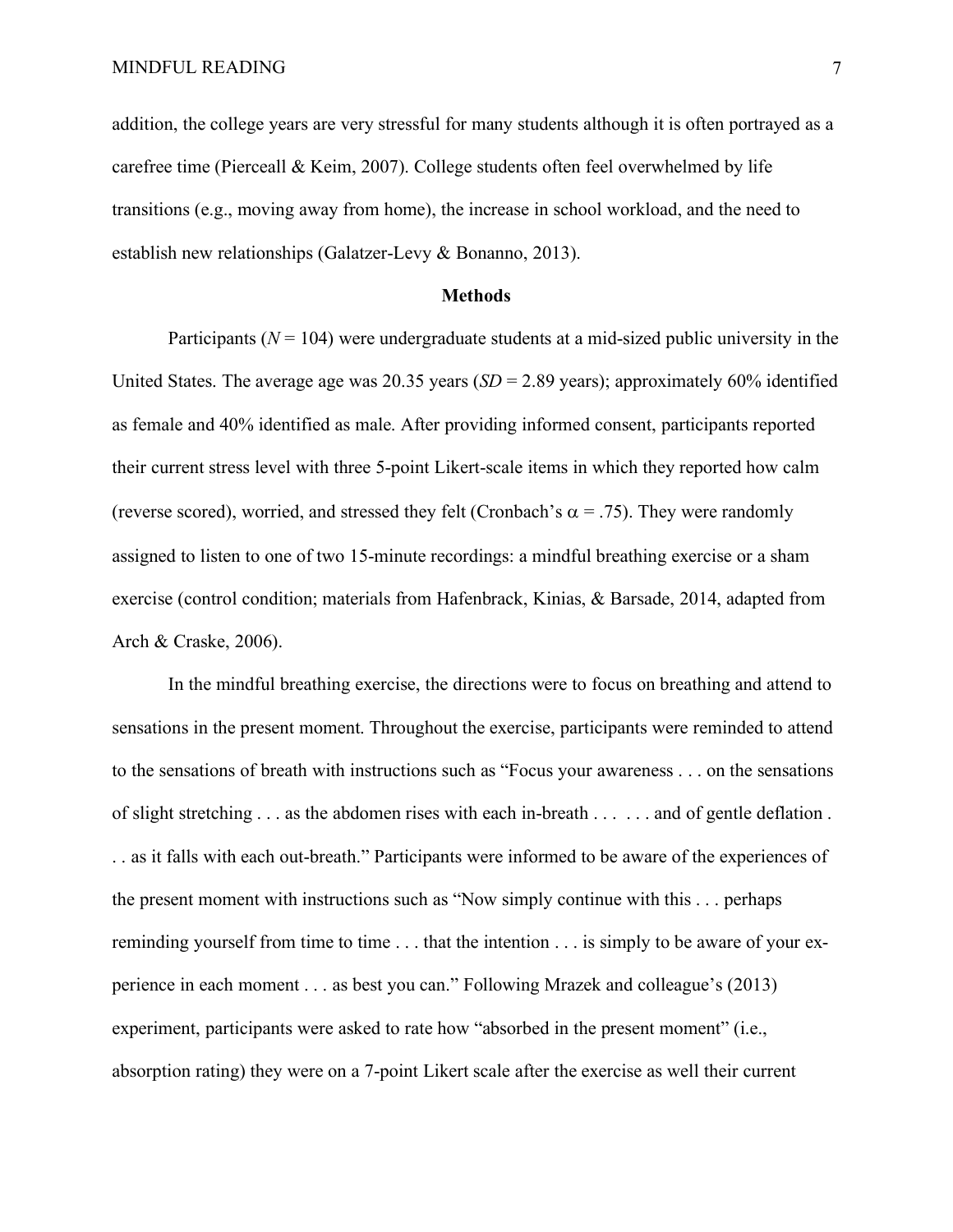stress level using the same items as before (Cronbach's  $\alpha$  = .68). Then, participants had 20 minutes to answer 38 multiple-choice questions in the Nelson-Denny Comprehension Subtest Form G (ND test; Brown, Fishco, & Hanna, 1993).

During the ND test, participants provided tallies of each time they caught their mind wandering (self-caught TUTs; see Mrazek et al., 2011). After the ND test, participants completed a retrospective measure of TUTs with 16, 5-point Likert items in which they indicated how often they thought about various topics unrelated to the task (Cronbach's  $\alpha$  = .87; Mrazek et al., 2013). Finally, participants reported their demographic information and were debriefed.

#### **Results**

As a manipulation check, a one-way ANOVA with condition as the independent variable and absorption ratings as the dependent variable was conducted. Participants who engaged in a mindful breathing exercise indicated greater absorption in the present moment ( $M = 5.20$ ,  $SD =$ 1.01) than did participants in the control condition  $(M = 4.74, SD = 1.32)$ ,  $F(1, 103) = 3.92$ ,  $p =$ .05, Cohen's *d* = .38.

To examine the effect of the mindful breathing exercise on reading comprehension performance, a one-way ANOVA with condition as the independent variable and the number correct on the ND test as the dependent variable. As hypothesized, participants who engaged in the mindful breathing exercise had higher scores on the ND test than did participants who engaged in a sham exercise,  $F(1, 103) = 5.67$ ,  $p = .02$ , Cohen's  $d = .46$  (see Figure 1).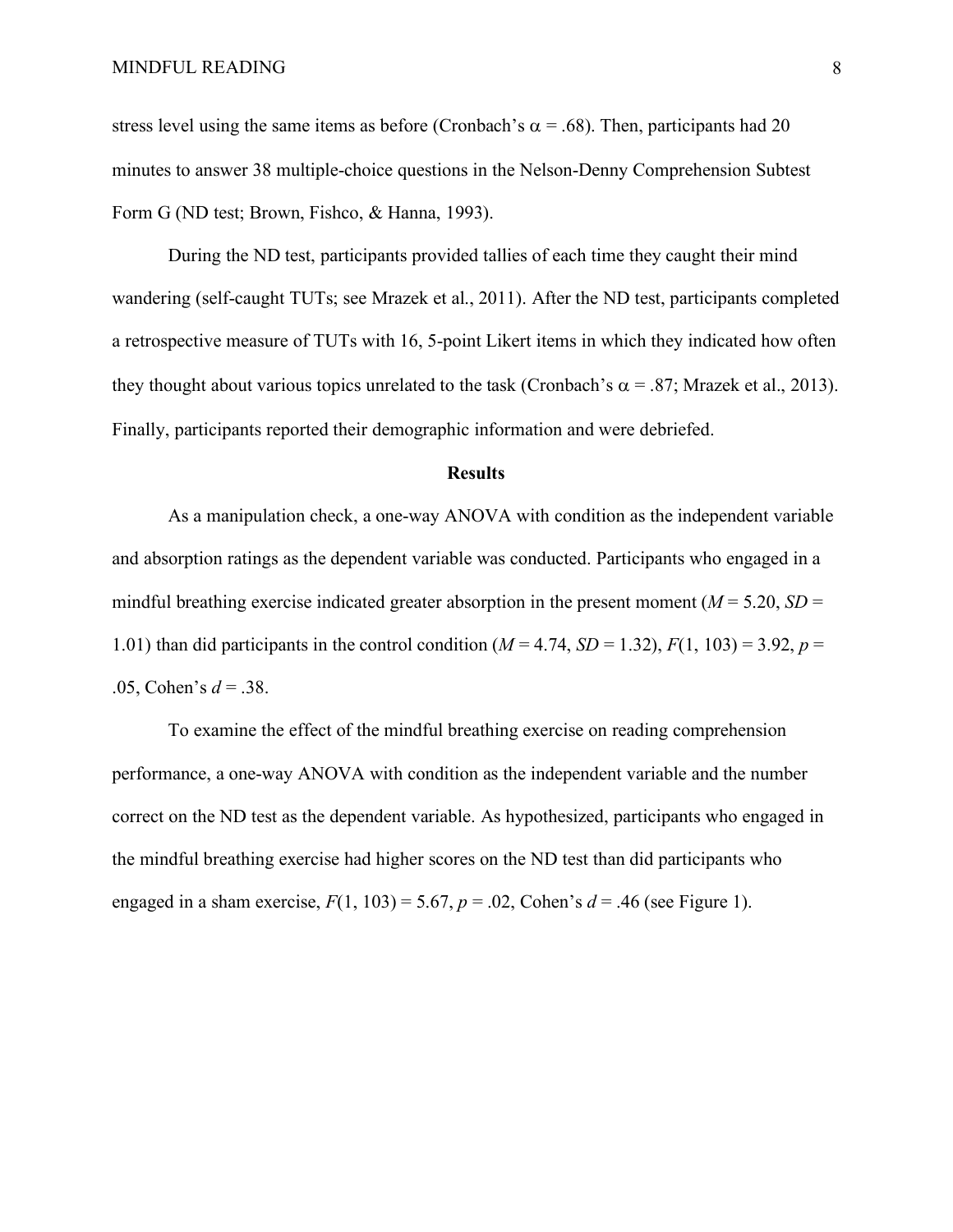

*Figure 1.* Nelson-Denny (ND) Subtest of Reading Comprehension scores by condition (Means and  $+/- 1$  SE).

To assess the role of mind wandering, two separate one-way ANOVAs with exercise condition as the independent variable were conducted. The dependent variables were the selfcaught TUTs and the retrospective measure of TUTs. Results indicated that there were no reliable differences in self-caught TUTs by condition,  $F(1, 103) = 1.76$ ,  $p = .19$  (see Figure 2). Moreover, there were no reliable differences in the retrospective measure of TUTs by condition,  $F(1, 104) = 1.29, p = .26$  (see Figure 3).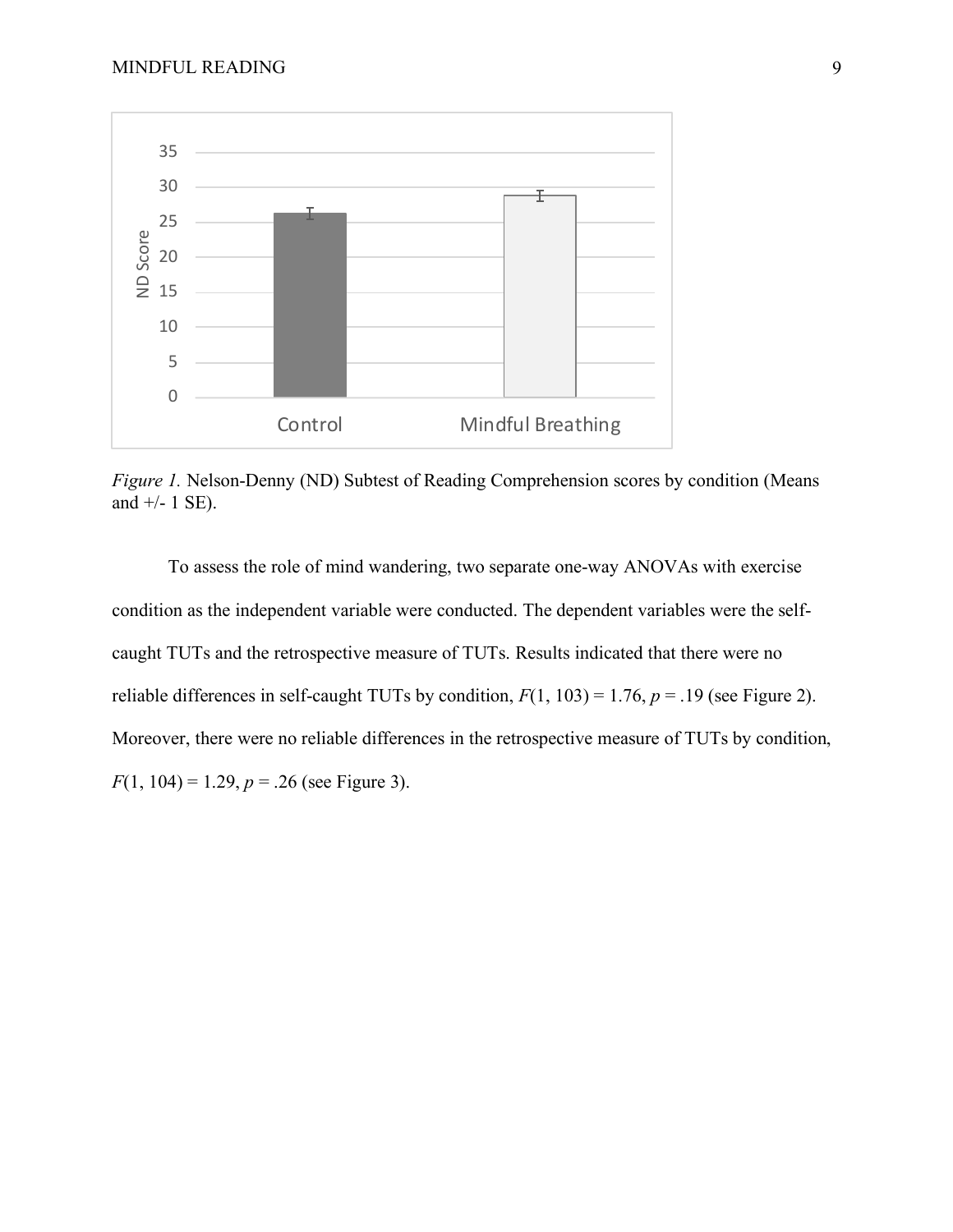

*Figure 2.* Number of self-reported task-unrelated thoughts by condition (Means and  $+/-1$  SE).



*Figure 3.* Retrospective task-unrelated thought score by condition (Means and  $+/-1$  SE).

To assess the role of stress levels, a one-way ANCOVA with condition as the independent variable, post-exercise stress levels as the dependent variable, and pre-exercise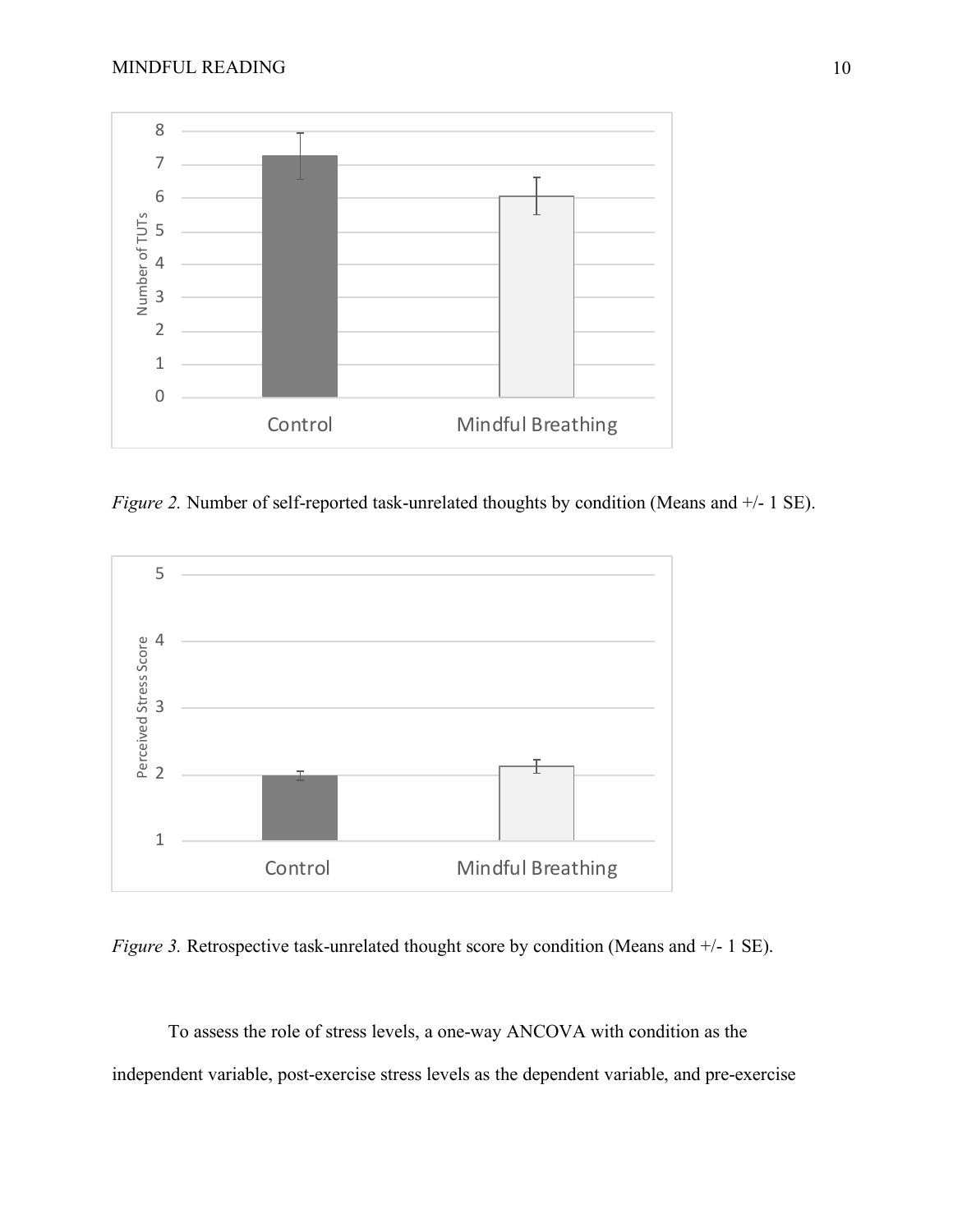stress levels as the covariate was conducted. Participants who engaged in a mindful breathing exercise reported lower post-exercise stress levels than did participants who engaged in a sham exercise,  $F(1, 102) = 5.34$ ,  $p = .02$ , Cohen's  $d = .38$  (see Figure 4). Pre-exercise stress levels were significant as a covariate,  $F(1, 102) = 38.60, p < .001$ .



*Figure 4.* Perceived stress score (Means and  $+/- 1$  SE adjusted for pre-exercise scores).

Next, the statistical effects of post-exercise stress level on reading comprehension performance were examined. A hierarchical linear regression analysis was then conducted in which ND scores were the dependent variable, pre-exercise stress level was entered into the first step of the regression model and post-exercise stress level was added in the second step of the regression model. As shown in Table 1, results indicated no statistical effects of stress level on reading comprehension performance.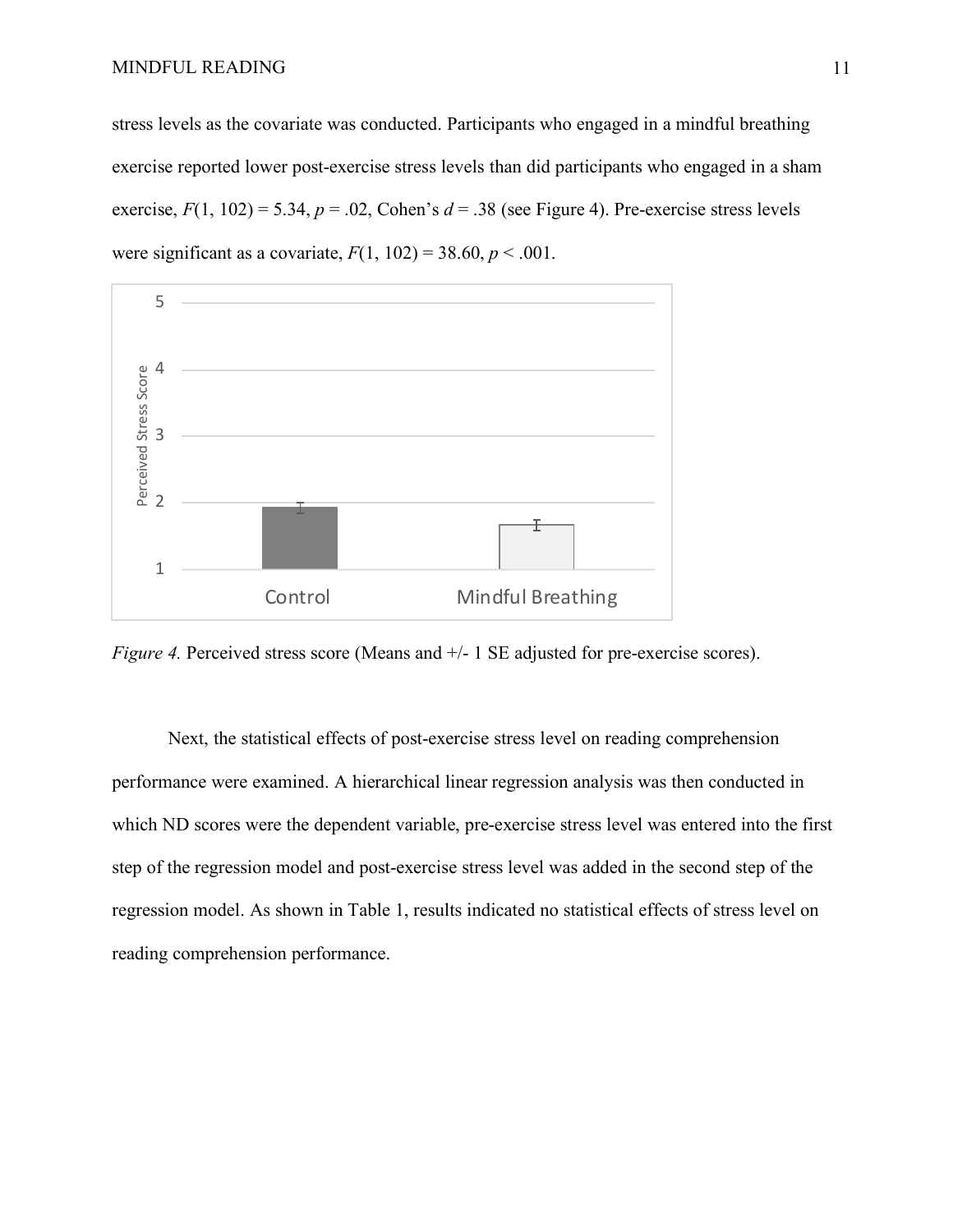Step 2 .01

Pre-stress -.12 Post Stress .11

|             | $\cdot$          |                       |
|-------------|------------------|-----------------------|
| performance |                  |                       |
|             |                  | Reading Comprehension |
|             |                  | Performance           |
|             | ላ $\mathbf{R}^2$ |                       |
| Step 1      |                  |                       |
| Pre-stress  |                  | - 07                  |

Table 1 *Hierarchical linear regression analyses on stress levels and reading comprehension* 

*Note:*  $N = 105$ . Pre-stress = pre-exercise stress levels and Post-stress = post-exercise stress levels.

#### **Discussion**

Based on the findings of this experiment, participants who engaged in a mindful breathing exercise prior to taking a reading comprehension assessment had better performance on a reading comprehension assessment than did participants who engaged in a sham exercise designed not to promote mindfulness. This builds on previous findings from extensive mindfulness training (Mrazek et al., 2013) and indicates that even a brief mindful breathing exercise can yield benefits in reading comprehension performance. Practically, the findings from this study may be useful as a method to improve performance on complex cognitive tasks such as reading comprehension assessments. Furthermore, the findings have pedagogical implications for teachers who wish to incorporate mindfulness practices into their classes. Given the importance of reading comprehension skills in many occupations (Carnevale, 2013), the findings may be of practical use in the workplace as well (Hafenbrack, 2017).

We had hypothesized the mindful breathing exercise would reduce mind wandering, but this is not what was found. It should be noted that this specific exercise has not been previously examined for an effect on mind wandering. One reason could be related to the different types of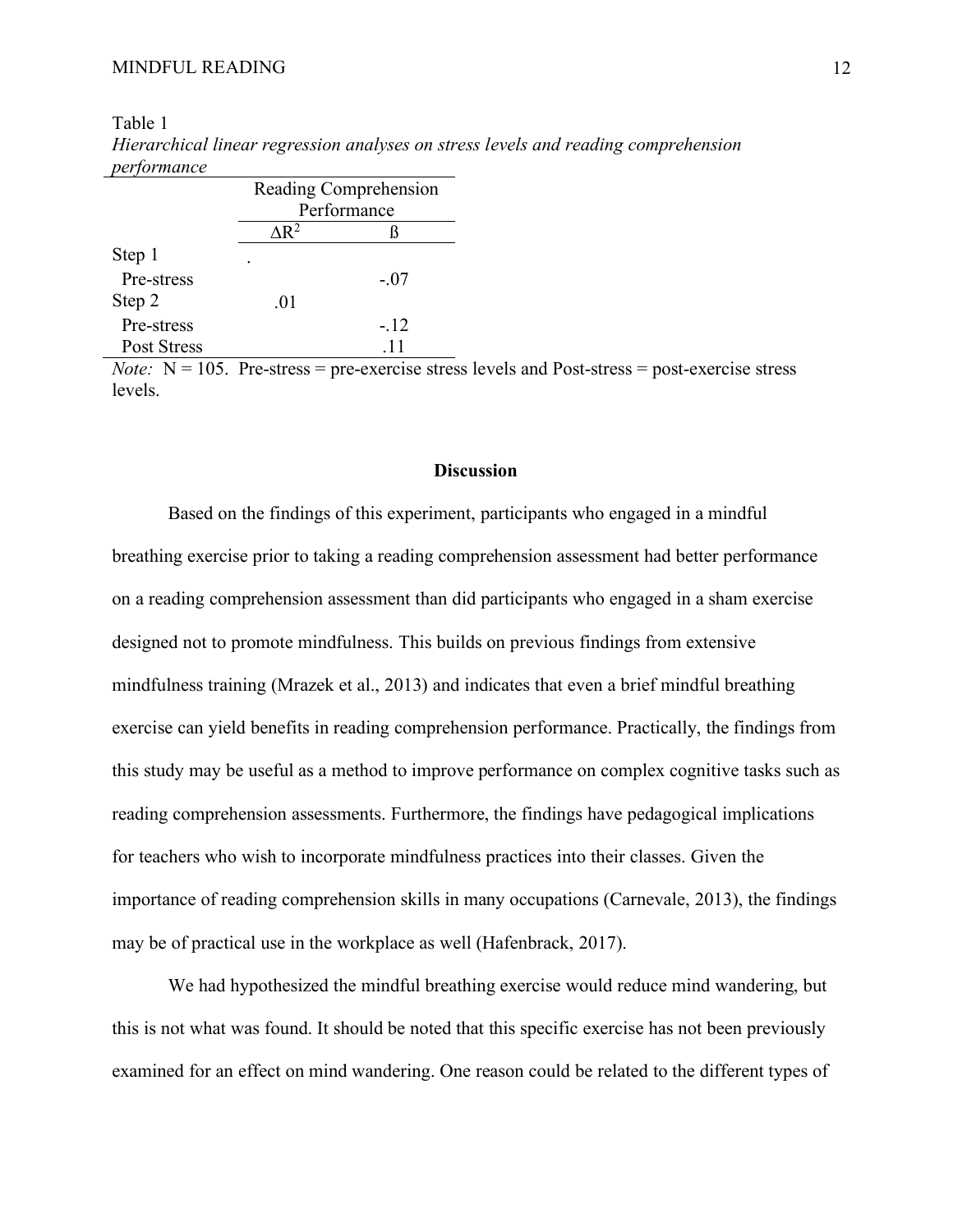mindful exercises (meditations). These exercises can be broadly categorized as focused attention meditation (FAM), in which one is guided to attend to an event or object, or open monitoring meditation (OMM), in which one is guided to be open and aware to experiences in the present moment (Lippelt, Hommel, & Colzato, 2014). The exercise used in this study incorporated elements of FAM, by encouraging focus on the breath, as well as OMM, by prompting awareness of the present moment. Given that mind wandering was not affected, it does not appear that focused attention was enhanced by the mindful breathing exercise (see Zanesco et al., 2016). However, the exercise may have increased openness to experiences, which could have in turn induced a more flexible cognitive control state in which incoming information is better monitored (Hommel & Colzato, 2017). Given that flexible cognitive control could promote better coordination of the multiple tasks involved in reading comprehension (Cain et al., 2004; Colé, Duncan, & Blaye, 2014; Kintsch, 1998), this change in flexible cognitive control could be a mechanism for the noted benefit of a mindful breathing exercise on reading comprehension.

The mindful breathing exercise reduced perceived stress, which is consistent with our hypotheses and previous findings (Khoury et al., 2013). However, this stress reduction was not associated with performance on the reading comprehension assessment. Therefore, the benefit of the mindful breathing exercise on reading comprehension performance could not be due to stress reduction. One reason for this lack of an association could be that the stress levels were relatively low for both conditions. Without stress levels high enough to interfere with cognitive performance in either condition, it is understandable that stress levels had no effect on reading comprehension performance (see Baumeister, 1984; Haleem, Inam, Haider, Perveen, & Haleem, 2015; Yerkes & Dodson, 1908 for discussions of findings on stress levels and cognitive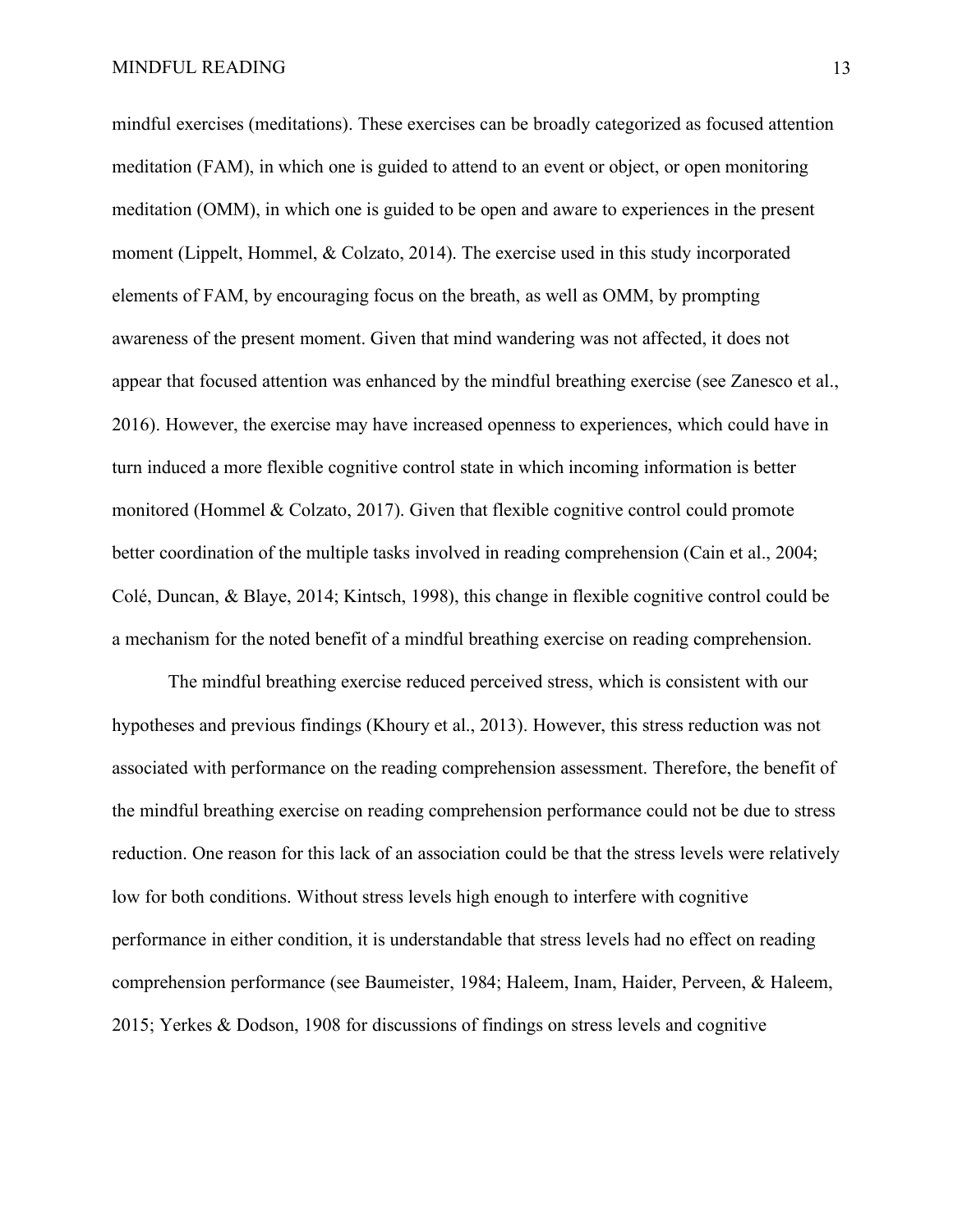performance). However, to our knowledge, this is the first study that reports on stress reduction from a single session of a mindful breathing exercise, which adds to its practical implications.

One key limitation of this study is that the mechanisms for the noted benefits with reading comprehension are unclear. One possibility is that the mindful breathing exercise promoted awareness and energized the participants (Brown & Ryan, 2004), making them more alert for the task. Meditation has been positively associated with subjective vitality in the workplace (Fritz, Lam, & Spreitzer, 2011); therefore, a future study with measures of subjective vitality could examine this potential mechanism. Despite unanswered questions regarding the mechanism, the noted benefit of a mindful breathing exercise adds to the evidence supporting the use of mindfulness techniques in educational (Zenner et al., 2014) and workplace settings (Hafenbrack, 2017).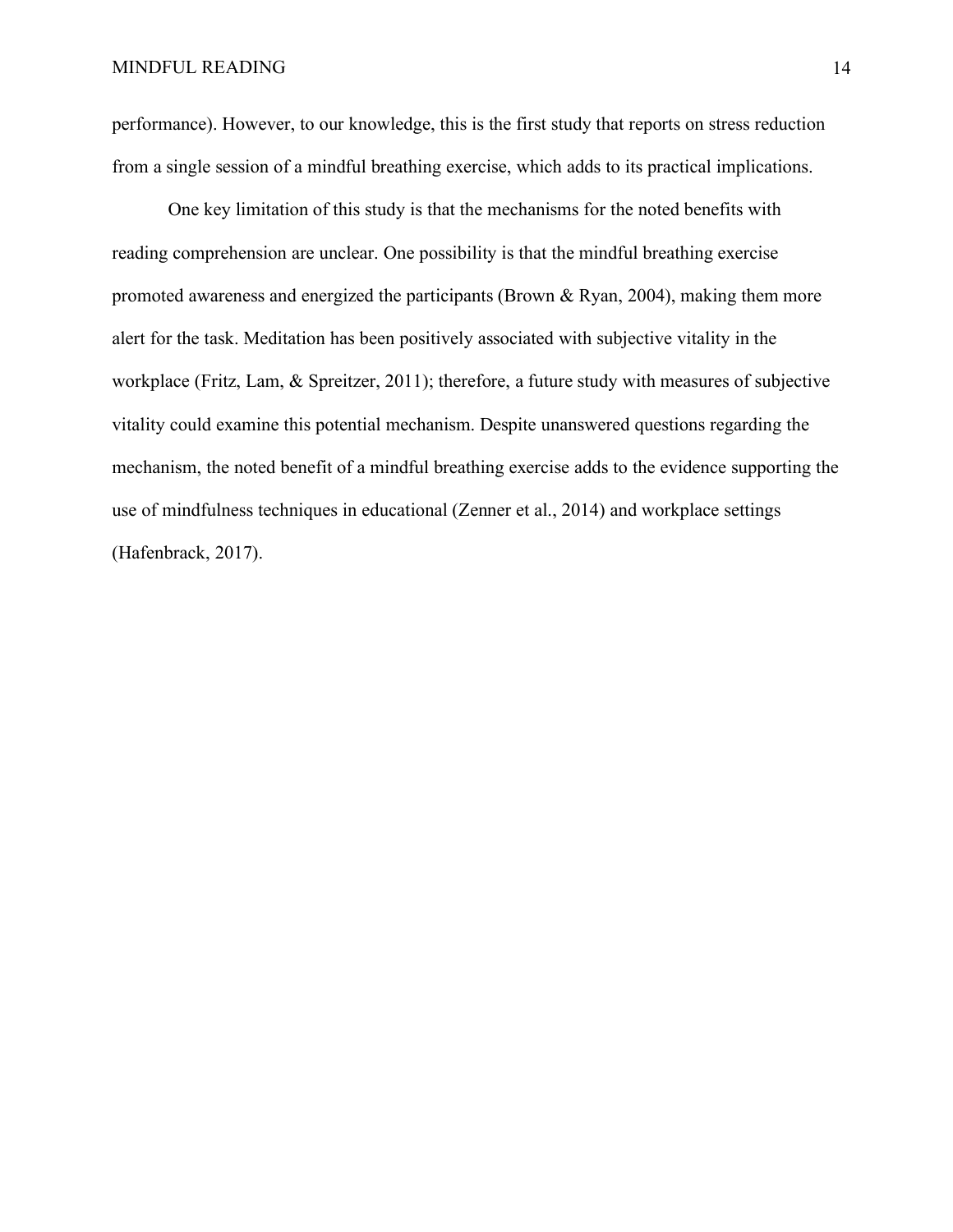#### **References**

- Arch, J. J., & Craske, M. G. (2006). Mechanisms of mindfulness: Emotion regulation following a focused breathing induction. *Behaviour Research and Therapy*, *44*(12), 1849-1858. doi: 10.1016/j.brat.2005.12.007
- Baumeister, R. F. (1984). Choking under pressure: Self-consciousness and paradoxical effects of incentives on skillful performance. *Journal of Personality and Social Psychology, 46*(3), 610-620. doi: 10.1037/0022-3514.46.3.610
- Bonamo, K. K., Legerski, J. P., & Thomas, K. B. (2015). The influence of a brief mindfulness exercise on encoding of novel words in female college students. *Mindfulness*, *6*(3), 535- 544. doi: 10.1007/s12671-014-0285-3
- Brown, K. W., & Ryan, R. M. (2004). Perils and promise in defining and measuring mindfulness: Observations from experience. *Clinical Psychology: Science and Practice*, *11*(3), 242-248. doi: 10.1093/clipsy.bph078
- Brown, J. I., Fishco, V. V., & Hanna, G. (1993). *Nelson–Denny reading test: Manual for scoring and interpretation, forms G & H.* Riverside, CA: Riverside Publishing Co.
- Cain, K., Oakhill, J., & Bryant, P. (2004). Children's reading comprehension ability: Concurrent prediction by working memory, verbal ability, and component skills. *Journal of Educational Psychology*, *96*(1), 31. doi: 10.1037/0022-0663.96.1.31
- Carnevale, A. P. (2013). 21st century competencies for college and career readiness (pp. 1-9). Broken Arrow, OK: National Career Development Association.
- Cloutier, S. E. (2011). Mindful breathing in the classroom to increase academic scores. *Teaching Innovation Projects*, *1*(1), Art. 2. Retrieved from http://ir.lib.uwo.ca/tips/vol1/iss1/2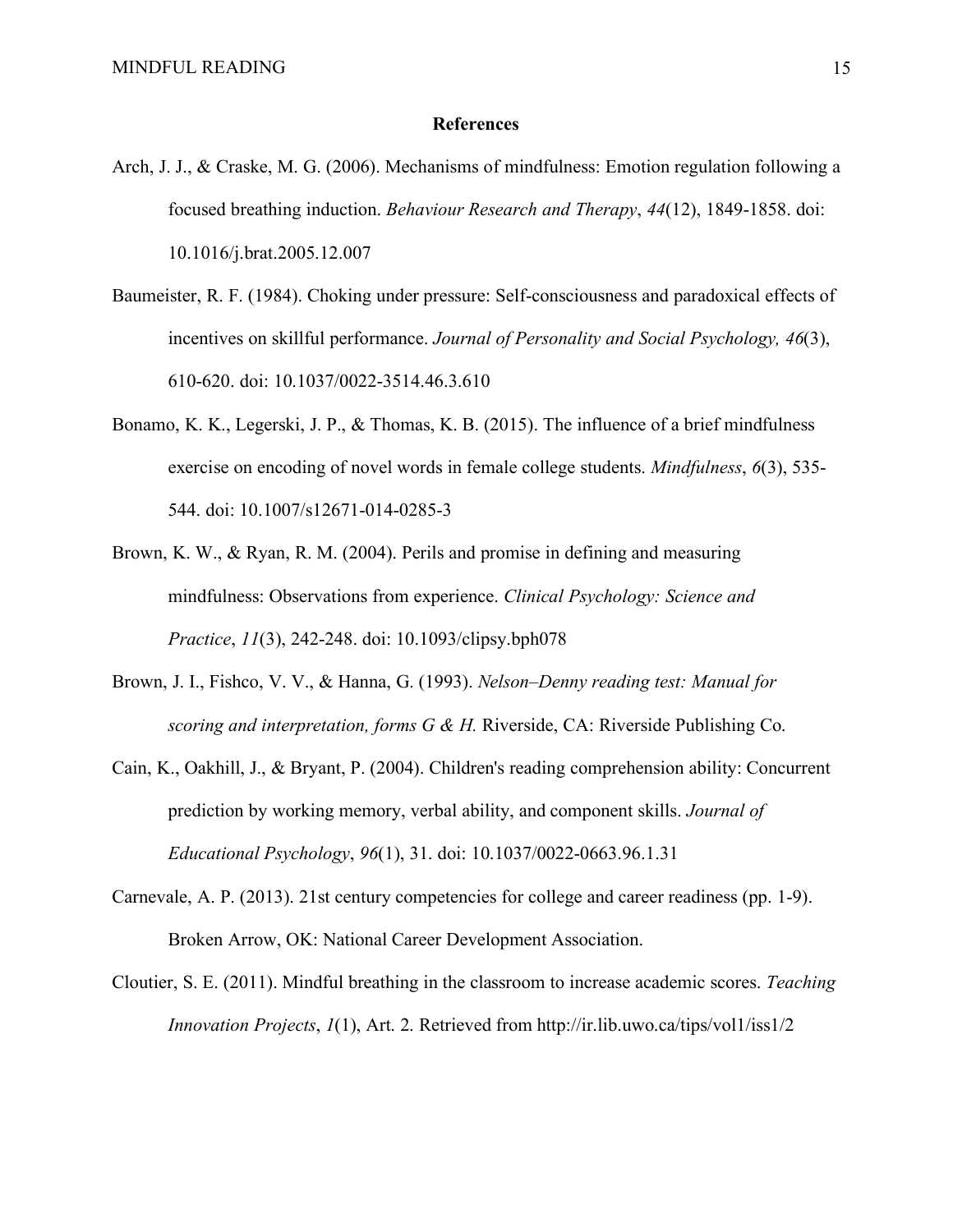- Colé, P., Duncan, L. G., & Blaye, A. (2014). Cognitive flexibility predicts early reading skills. *Frontiers in psychology*, *5*. doi: 10.3389/fpsyg.2014.00565
- Follmer, D. J. (2018). Executive function and reading comprehension: A meta-analytic review. *Educational Psychologist. 53*(1), 42-60. doi: 10.1080/00461520.2017.1309295
- Fritz, C., Lam, C. F., & Spreitzer, G. M. (2011). It's the little things that matter: An examination of knowledge workers' energy management. *The Academy of Management Perspectives, 25*(3), 28-39. doi: 10.5465/amp.2011.63886528
- Galatzer-Levy, I. R., & Bonanno, G. A. (2013). Heterogeneous patterns of stress over the four years of college: Associations with anxious attachment and ego-resiliency. *Journal of Personality*, *81*(5), 476-486. doi: 10.1111/jopy.12010
- Graesser, A. C., Millis, K. K., & Zwaan, R. A. (1997). Discourse comprehension. *Annual Review of Psychology*, *48*(1), 163-189. doi: 10.1146/annurev.psych.48.1.163
- Hafenbrack, A. C., Kinias, Z., & Barsade, S. G. (2014). Debiasing the mind through meditation: Mindfulness and the sunk-cost bias. *Psychological Science*, *25*(2), 369-376. doi: 10.1177/0956797613503853
- Hafenbrack, A. C. (2017). Mindfulness Meditation as an On-The-Spot Workplace Intervention. *Journal of Business Research, 75*, 118-129. doi: 10.1016/j.jbusres.2017.01.017
- Haleem, D. J., Haider, S., Perveen, T., & Haleem, M. A. (2015). Serum leptin and cortisol, related to acutely perceived academic examination stress and performance in female university students. *Applied Psychophysiology and Biofeedback*, *40*(4), 305-312. doi: 10.1007/s10484-015-9301-1
- Hommel, B., & Colzato, L. S. (2017). Meditation and metacontrol. *Journal of Cognitive Enhancement 1*(2), 115-121. doi: 10.1007/s41465-017-0017-4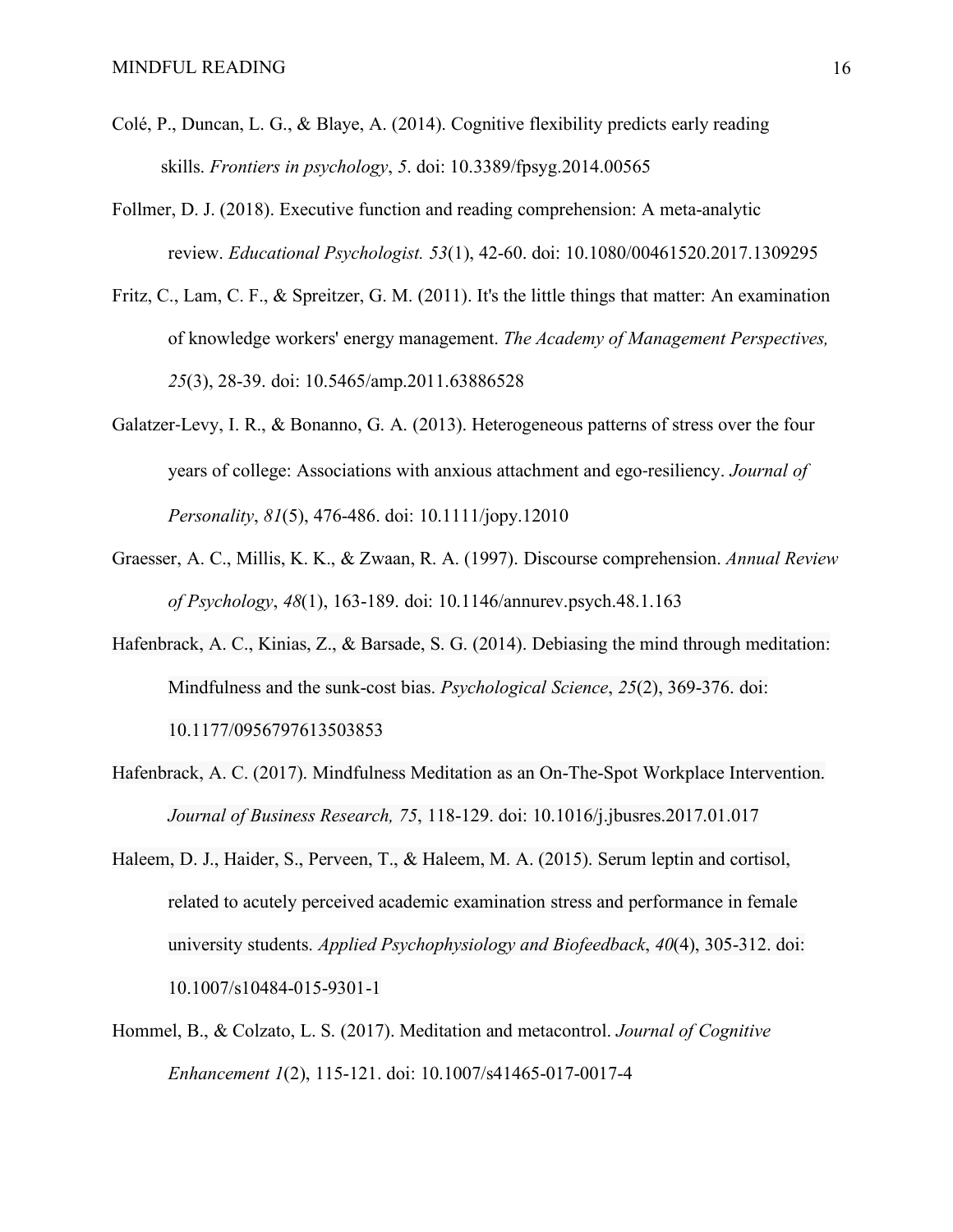- Jackson, J. D., & Balota, D. A. (2012). Mind-wandering in younger and older adults: converging evidence from the Sustained Attention to Response Task and reading for comprehension. *Psychology and Aging*, *27*(1), 106-119. doi: 10.1037.2Fa0023933
- Kintsch, W. (1998). *Comprehension: A paradigm for cognition*. Cambridge: Cambridge University Press.
- Khoury, B., Lecomte, T., Fortin, G., Masse, M., Therien, P., Bouchard, V., ... & Hofmann, S. G. (2013). Mindfulness-based therapy: a comprehensive meta-analysis. *Clinical Psychology Review, 33*(6), 763-771. doi: 10.1016/j.cpr.2013.05.005
- Khoury, B., Sharma, M., Rush, S. E., & Fournier, C. (2015). Mindfulness-based stress reduction for healthy individuals: a meta-analysis. *Journal of Psychosomatic Research*, *78*(6), 519- 528. doi: 10.1016/j.jpsychores.2015.03.009
- Kintsch, W. (1998). *Comprehension: A paradigm for cognition*. Cambridge, UK: Cambridge University Press.
- Klein, K., & Boals, A. (2001). The relationship of life event stress and working memory capacity. *Applied Cognitive Psychology*, *15*(5), 565-579. doi: 10.1002/acp.727
- Lippelt, D. P., Hommel, B., & Colzato, L. S. (2014). Focused attention, open monitoring and loving kindness meditation: effects on attention, conflict monitoring and creativity. *Frontiers in Psychology, 5*, 1083. doi:10.3389/fpsyg.2014.01083.
- Lloyd, M., Szani, A., Rubenstein, K., Colgary, C., & Pereira-Pasarin, L. (2016). A brief mindfulness exercise before retrieval reduces recognition memory false alarms. *Mindfulness*, *7*(3), 606-613. doi: 10.1007/s12671-016-0495-y
- McVay, J. C., & Kane, M. J. (2012). Why does working memory capacity predict variation in reading comprehension? On the influence of mind wandering and executive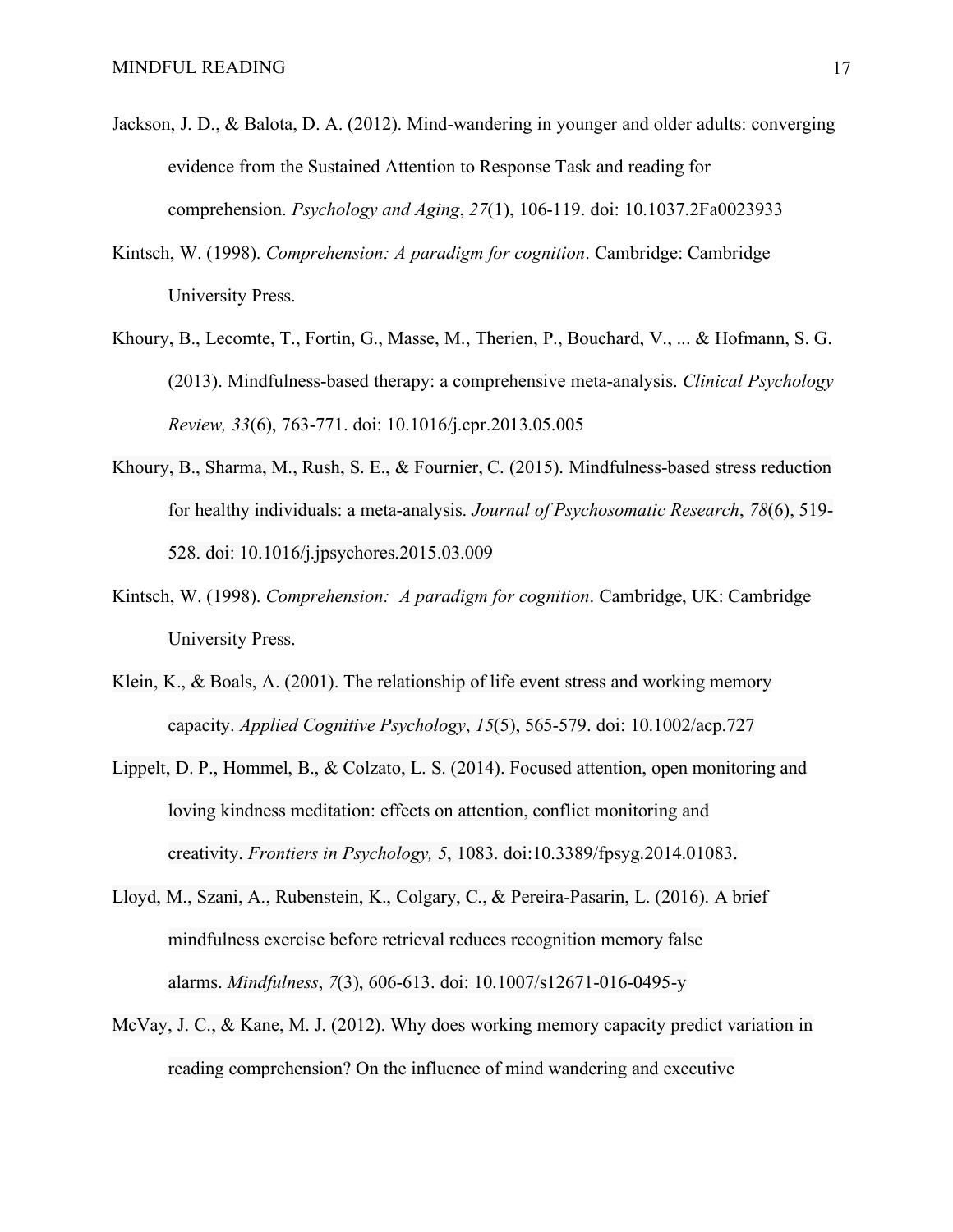attention. *Journal of Experimental Psychology: General*, *141*(2), 302. doi:

10.1037/a0025250

- Mrazek, M. D., Chin, J. M., Schmader, T., Hartson, K. A., Smallwood, J., & Schooler, J. W. (2011). Threatened to distraction: Mind-wandering as a consequence of stereotype threat. *Journal of Experimental Social Psychology, 47,* 1243–1248. doi: 10.1016/j.jesp.2011.05.011
- Mrazek, M. D., Smallwood, J., & Schooler, J. W. (2012). Mindfulness and mind-wandering: finding convergence through opposing constructs. *Emotion*, *12*(3), 442-448. doi: 10.1037/a0026678
- Mrazek, M. D., Franklin, M. S., Phillips, D. T., Baird, B., & Schooler, J. W. (2013). Mindfulness training improves working memory capacity and GRE performance while reducing mind wandering. *Psychological Science*, *24*(5), 776-781. doi: 10.1177/0956797612459659
- Ozuru, Y., Dempsey, K., & McNamara, D. S. (2009). Prior knowledge, reading skill, and text cohesion in the comprehension of science texts. *Learning and instruction*, *19*(3), 228- 242. doi: 10.1016/j.learninstruc.2008.04.003
- Pierceall, E. A., & Keim, M. C. (2007). Stress and coping strategies among community college students. *Community College Journal of Research and Practice*, *31*(9), 703-712. doi: 10.1080/10668920600866579
- Rahl, H. A., Lindsay, E. K., Pacilio, L. E., Brown, K. W., & Creswell, J. D. (2017). Brief mindfulness meditation training reduces mind wandering: The critical role of acceptance. *Emotion*, *17*(2), 224-230. doi: 10.1037/emo0000250
- Randall, J. G., Oswald, F. L., & Beier, M. E. (2014). Mind-wandering, cognition, and performance: A theory-driven meta-analysis of attention regulation. *Psychological*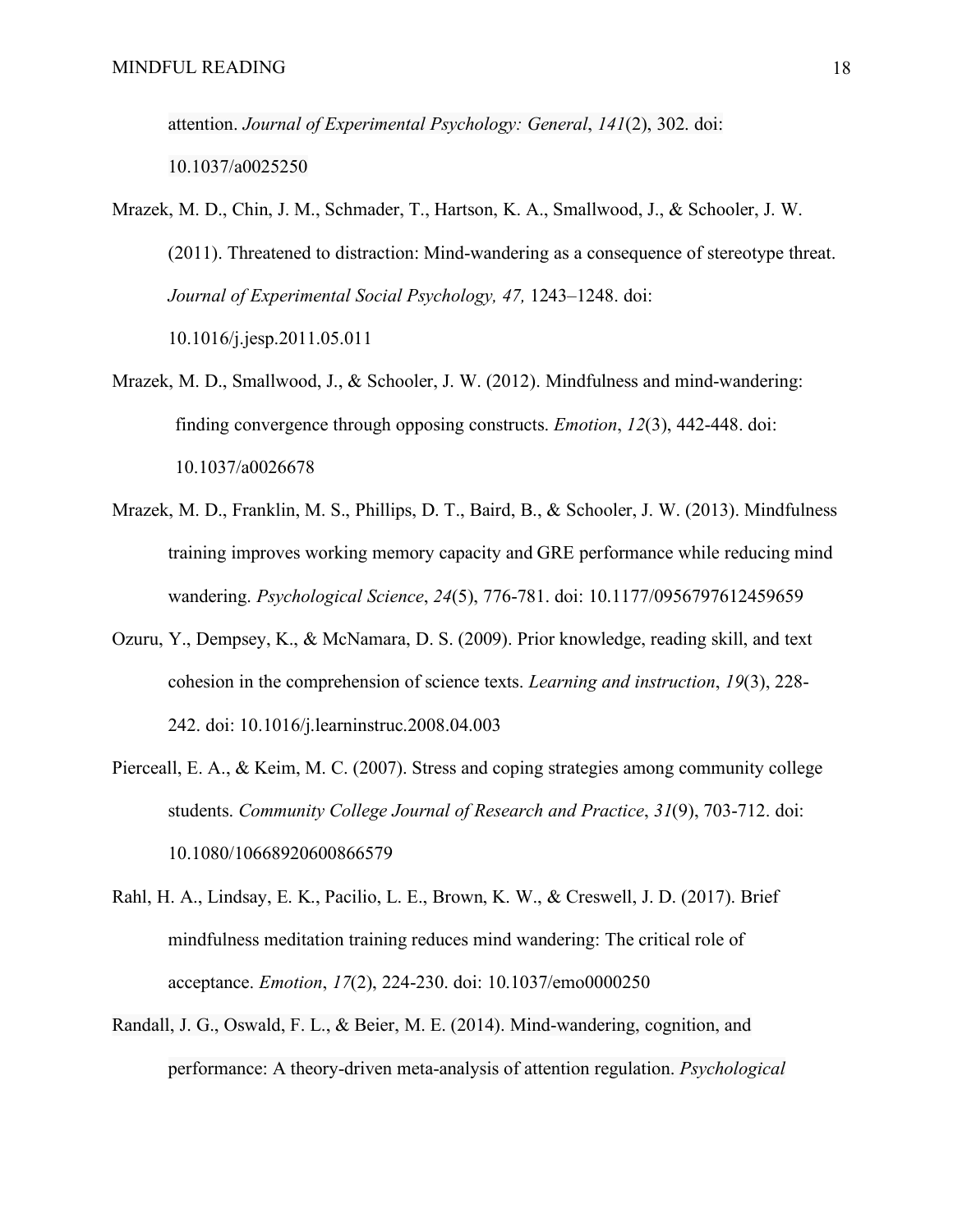*Bulletin*, *140*(6), 1411-1431. doi: 10.1037/a0037428

- Sedlmeier, P., Eberth, J., Schwarz, M., Zimmermann, D., Haarig, F., Jaeger, S., & Kunze, S. (2012). The psychological effects of meditation: A meta-analysis. *Psychological Bulletin*, *138*(6), 1139-1171. doi: 10.1037/a0028168
- Shields, G. S., Sazma, M. A., & Yonelinas, A. P. (2016). The effects of acute stress on core executive functions: A meta-analysis and comparison with cortisol. *Neuroscience & Biobehavioral Reviews*, *68*, 651-668. doi: 10.1016/j.neubiorev.2016.06.038
- Smallwood, J. (2011). Mind-wandering while reading: Attentional decoupling, mindless reading and the cascade model of inattention. *Language and Linguistics Compass*, *5*(2), 63-77.
- Smallwood, J., McSpadden, M., & Schooler, J. W. (2008). When attention matters: The curious incident of the wandering mind. *Memory & Cognition*, *36*(6), 1144-1150. doi: 10.1111/j.1749-818X.2010.00263.x
- Taraban, O., Heide, F., Woollacott, M., & Chan, D. (2017). The effects of a mindful listening task on mind-wandering. *Mindfulness*, *8*(2), 433-443. doi: 10.1007/s12671-016-0615-8
- Trabasso, T., & Van Den Broek, P. (1985). Causal thinking and the representation of narrative events. *Journal of Memory and Language*, *24*(5), 612-630. doi: 10.1016/0749- 596X(85)90049-X
- Unsworth, N., & McMillan, B. D. (2013). Mind wandering and reading comprehension: examining the roles of working memory capacity, interest, motivation, and topic experience. *Journal of Experimental Psychology: Learning, Memory, and Cognition*, *39*(3), 832. doi: 10.1007/s12671-016-0615-8